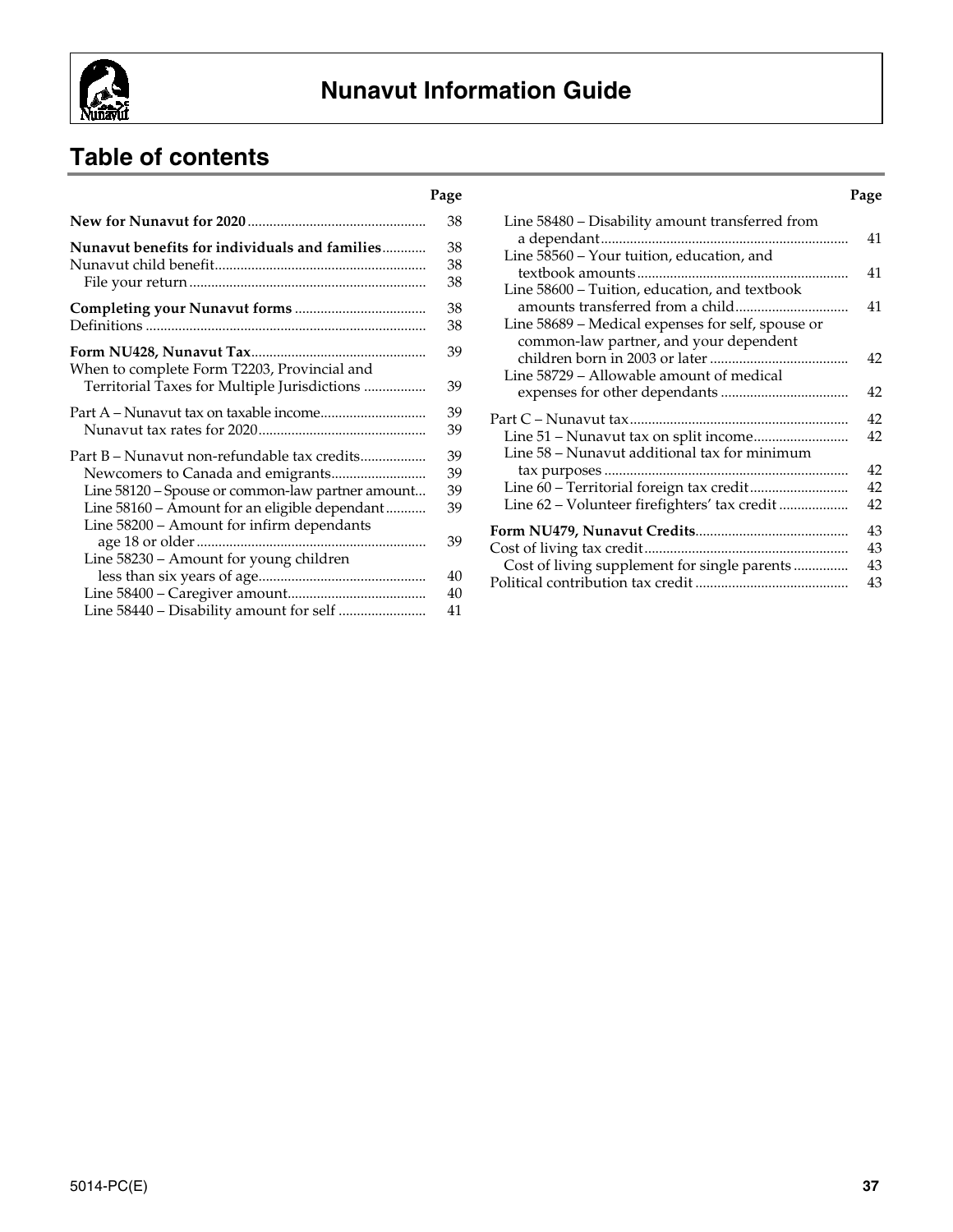## **New for Nunavut for 2020**

The personal income levels used to calculate your Nunavut tax have changed.

The amounts for most territorial non-refundable tax credits have changed.

Beginning in 2020, the **Nunavut tuition, education and textbook amounts** will be reduced by any Canada training credit claimed for the year.

# **Nunavut benefits for individuals and families**

## **Nunavut child benefit**

The Nunavut child benefit (NUCB) is a non-taxable amount paid monthly to qualifying families with children under 18 years of age. The territorial workers' supplement is an additional benefit paid to qualifying families who have children under 18 years of age. These benefits are combined with the Canada child benefit (CCB) into one monthly payment.

You do not need to apply for the NUCB. The Canada Revenue Agency (CRA) will use the information from your CCB application to determine if you are entitled to receive the benefit.

# **Completing your Nunavut forms**

All the information you need to complete Form NU428, Nunavut Tax, and Form NU479, Nunavut Credits, is included in this package. Complete the forms that apply to you and attach a copy to your return.

Forms NU428 and NU479 and those mentioned in this guide are available at **canada.ca/cra-forms**.

## **Definitions**

**Spouse** refers to a person you are legally married to.

**Common-law partner** refers to a person who is not your spouse but with whom you are in a conjugal relationship and **at least one** of the following conditions applies:

- This person has been living with you in a conjugal relationship for at least 12 continuous months (including any period of time where you were separated for less than 90 days because of a breakdown in the relationship)
- This person is the parent of your child by birth or adoption
- This person has custody and control of your child (or had custody and control immediately before the child turned 19 years of age) and your child is wholly dependent on them for support

#### **File your return**

To make sure you get your payments on time, you (and your spouse or common-law partner) need to file your 2020 income tax and benefit return(s) by April 30, 2021. The CRA will use the information from your return(s) to calculate the payments you are entitled to get from this program.

The NUCB is fully funded by Nunavut. For more information about this program, go to **canada.ca/cra-benefits-prov-terr**  or call the CRA at **1-800-387-1193**.

**End of the year** means **any** of the following dates:

- December 31, 2020
- the date you left Canada if you emigrated in 2020
- the date of death for a person who died in 2020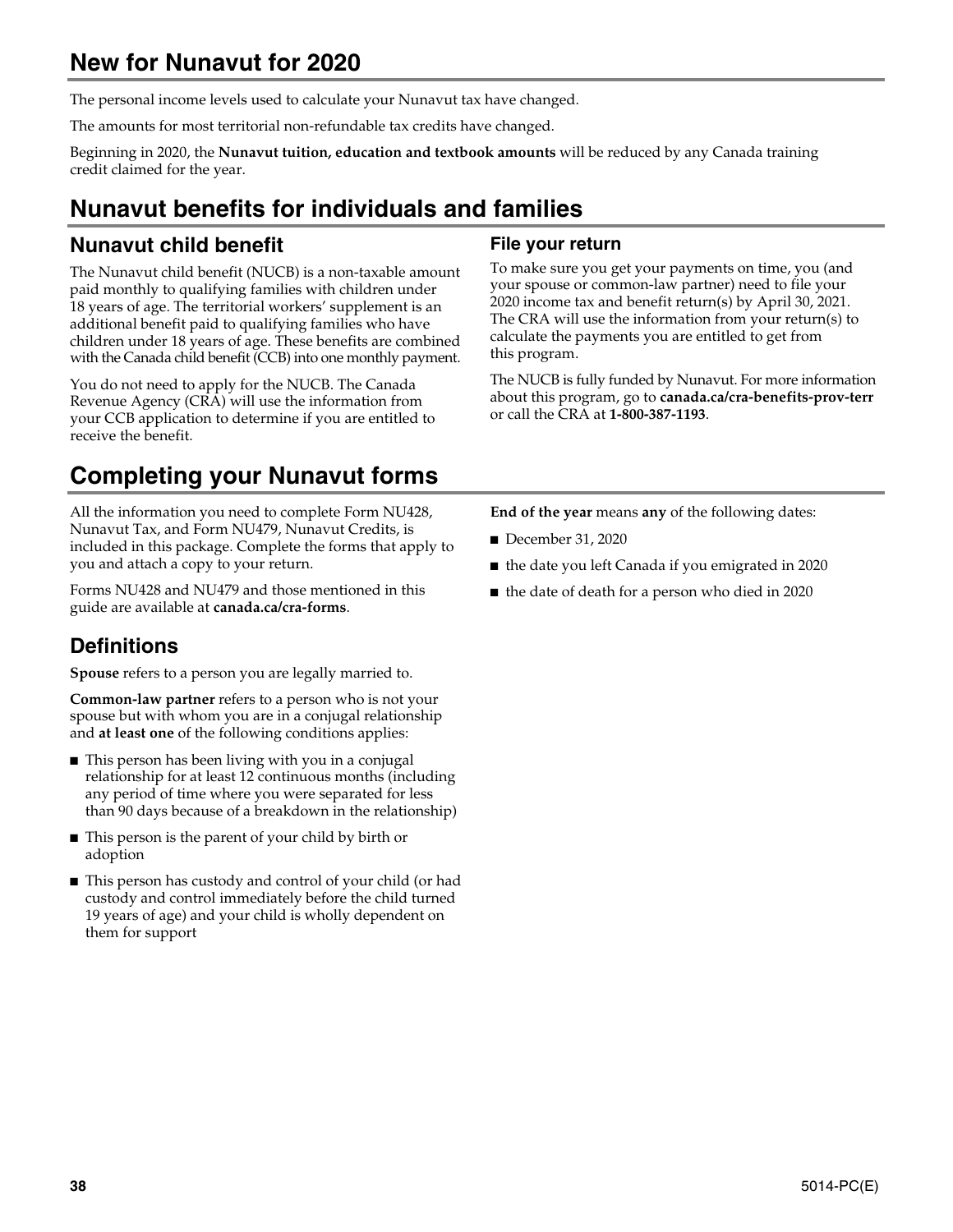# **Form NU428, Nunavut Tax**

Complete Form NU428 if **one** of the following applies:

- You were a resident of Nunavut at the end of the year
- You were a non-resident of Canada in 2020 and any of the following applies:
	- You earned income from employment in Nunavut
	- You received income from a business with a permanent establishment **only** in Nunavut

## **When to complete Form T2203, Provincial and Territorial Taxes for Multiple Jurisdictions**

Complete Form T2203, Provincial and Territorial Taxes for Multiple Jurisdictions, **instead** of Form NU428, if **both** of the following apply:

- You resided in Nunavut on December 31, 2020 (or the date you left Canada if you emigrated in 2020)
- All or part of your 2020 business income (including income received as a retired, inactive, or limited partner) was earned and can be allocated to a permanent establishment **outside** Nunavut

You also must complete Form T2203 if **both** of the following apply:

- You were a non-resident of Canada throughout 2020
- You were carrying on business in **more than one** province or territory in Canada or were receiving income from an office or employment that can reasonably be attributed to duties performed in **more than one** province or territory in Canada

## **Part A – Nunavut tax on taxable income**

#### **Nunavut tax rates for 2020**

The following tax rates are used in the calculation of your Nunavut tax on taxable income:

- 4% on the portion of your taxable income that is \$46,277 or less, **plus**
- 7% on the portion of your taxable income that is more than \$46,277 but not more than \$92,555, **plus**
- 9% on the portion of your taxable income that is more than \$92,555 but not more than \$150,473, **plus**
- 11.5% on the portion of your taxable income that is more than \$150,473

### **Part B – Nunavut non-refundable tax credits**

The eligibility conditions and rules for claiming most Nunavut non-refundable tax credits are the same as those for the federal non-refundable tax credits. However, the amount and calculation of most Nunavut non-refundable tax credits are different from the corresponding federal credits.

#### **Newcomers to Canada and emigrants**

As a newcomer or an emigrant, you may be limited in the amount you can claim for certain territorial non-refundable tax credits.

If you reduced your claim for any of the following federal amounts, you also need to reduce your claim for the corresponding territorial amount in the same manner.

| Federal amount on<br>your return | Corresponding territorial<br>amount on Form NU428 |
|----------------------------------|---------------------------------------------------|
| line 30000                       | line 58040                                        |
| line 30100                       | line 58080                                        |
| line 30300                       | line 58120                                        |
| line 30400                       | line 58160                                        |
| line 30425                       | line 58200                                        |
| line 30450                       | line 58400                                        |
| line 31600                       | line 58440                                        |
| line 31800                       | line 58480                                        |
| line 32400                       | line 58600                                        |
| line 32600                       | line 58640                                        |

#### **Note**

You may also need to reduce your claim for line 58230 of your Form NU428 if you were a newcomer to Canada or emigrant in 2020.

For examples on how to calculate these amounts, see Guide T4055, Newcomers to Canada.

#### **Line 58120 – Spouse or common-law partner amount**

You can claim this amount if the rules are met for claiming the amount on line 30300 of your return and your spouse's or common-law partner's net income from line 23600 of their return (or the amount that it would be if they filed a return) is **less than \$16,304**.

#### **Line 58160 – Amount for an eligible dependant**

You can claim this amount if the rules are met for claiming the amount on line 30400 of your return and your dependant's net income from line 23600 of their return (or the amount that it would be if they filed a return) is **less than \$16,304**.

#### **Line 58200 – Amount for infirm dependants age 18 or older**

You can claim up to \$5,003 for each of your (or your spouse's or common-law partner's) dependent children or grandchildren born in 2002 or earlier who has an impairment in physical or mental functions.

You can also claim this amount for more than one person if each one meets **all** of the following conditions:

- They are your (or your spouse's or common-law partner's) parent, grandparent, brother, sister, aunt, uncle, niece, or nephew
- They were 18 years of age or older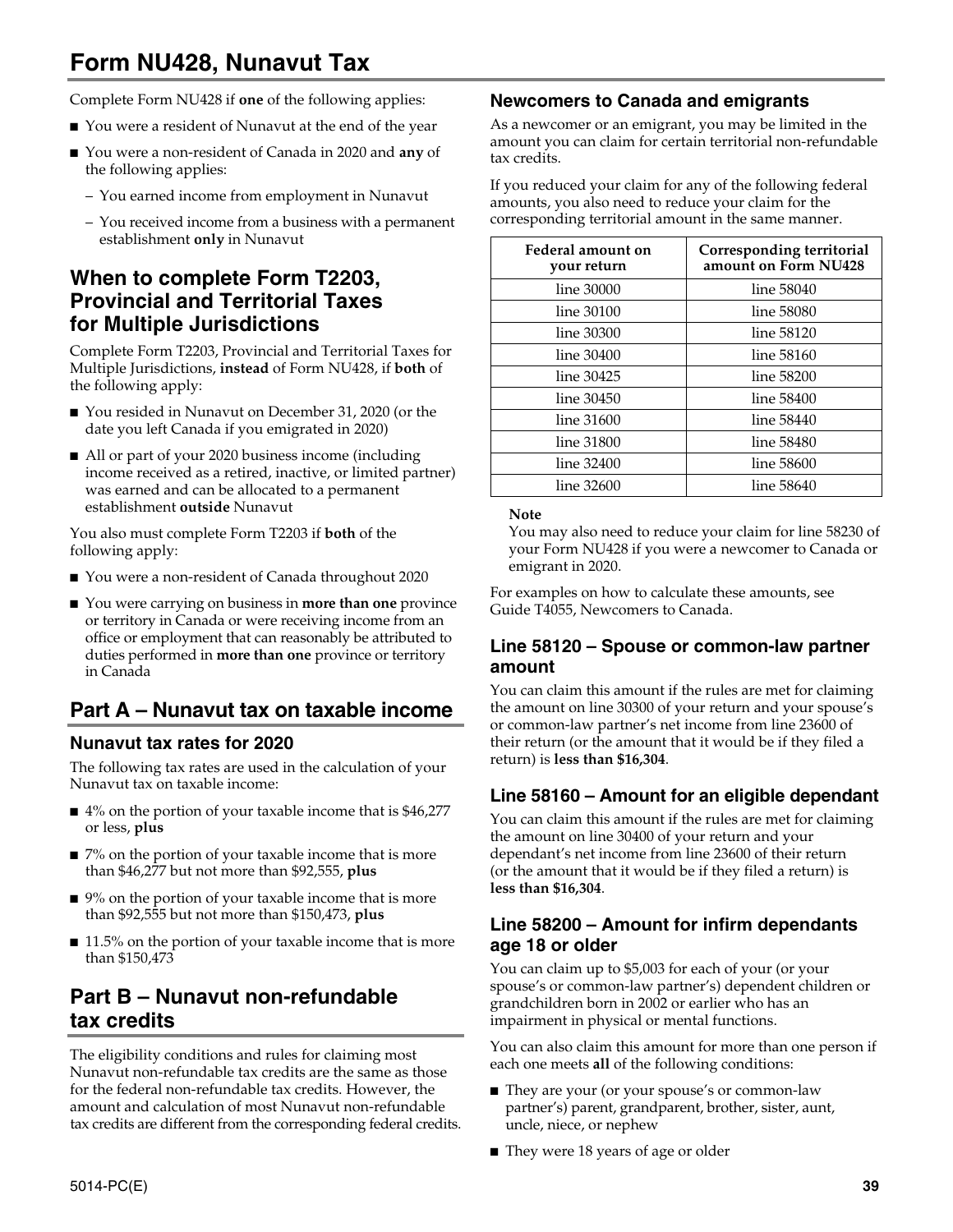- They were dependent on you (or on you and others) because of an impairment in physical or mental functions
- They were a resident of Canada at any time in the year

#### **Notes**

You **cannot** claim this amount for a person who was only visiting you.

A **parent** includes someone you were completely dependent upon and who had custody and control of you when you were under 19 years of age.

A **child** includes someone who is completely dependent upon you for support and whom you have custody and control of, even if they are older than you.

You can claim this amount only if the dependant's net income from line 23600 of their return (or the amount that it would be if they filed a return) is **less than \$12,101**.

If you had to make support payments for a child, you cannot claim an amount on line 58200 for that child unless **both** of the following conditions apply:

- You were separated from your spouse or common-law partner for only part of 2020 because of a breakdown in your relationship
- You did not claim any support amounts paid to your spouse or common-law partner on line 22000 of your return

If **both** of these conditions are met, you can claim whichever of the following amounts is better for you:

- line 58200 of your Form NU428
- line 22000 of your return

#### **How to claim this amount**

Complete the calculation for line 58200 using Worksheet NU428. If you are claiming this amount for more than one dependant, enter the total amount on line 58200 of your Form NU428.

#### **Note**

The CRA may ask for a signed statement from a medical practitioner showing when the impairment began and how long it is expected to last. You do **not** need a signed statement from a medical practitioner if the CRA already has an approved Form T2201, Disability Tax Credit Certificate, for a specified period. The notice of determination will show which years you are eligible for.

#### **Claim made by more than one person**

If you and another person support the same dependant, you can split the claim for that dependant. However, the total amount of your claim and the other person's claim cannot be more than the maximum amount allowed for that dependant.

### **Line 58230 – Amount for young children less than six years of age**

You can claim this amount if you lived in Nunavut at the end of the year and you had a dependent child less than six years of age.

You can claim \$1,200 for each child if **all** of the following conditions apply:

■ The child was less than six years of age at any time in 2020

- The child lived with you at the end of the year (or on the date of death for a child who died in 2020)
- No one has received a special allowance under the Children's Special Allowances Act for that child

#### **Note**

You **cannot** claim this amount if anyone made a claim for this child as an eligible dependant on line 58160.

If you have a spouse or common-law partner, only one of you can claim this amount. When both of you are eligible to make this claim, the person with the lower net income must make the initial claim. The other person may claim any unused amount by completing Schedule NU(S2), Territorial Amounts Transferred from your Spouse or Common-law Partner, and attaching it to their return.

#### **How to claim this amount**

Complete the chart "Details of amount for young children" on your Form NU428.

Enter the number of children you are claiming on line 63710 of your Form NU428. Multiply this number by \$1,200 and enter the total amount on line 58230 of your Form NU428.

### **Line 58400 – Caregiver amount**

If, at any time in 2020, you (alone or with another person) kept a dwelling where you and one or more of your dependants lived, you may be able to claim up to \$5,002 for each dependant.

Each dependant must be **one** of the following:

- your (or your spouse's or common-law partner's) child or grandchild
- your (or your spouse's or common-law partner's) brother, sister, niece, nephew, aunt, uncle, parent, or grandparent who was a resident in Canada

#### **Note**

You **cannot** claim this amount for a person who was only visiting you.

Also, each dependant must meet **all** of the following conditions:

- They were 18 years of age or older when they lived with you
- Their net income in 2020 from line 23600 of their return (or the amount that it would be if they filed a return) was **less than \$22,087**
- They were dependent upon you because of an impairment in physical or mental functions, or they were your (or your spouse's or common-law partner's) parent or grandparent born in 1955 or earlier

If you had to make support payments for a child, you cannot claim an amount on line 58400 for that child unless **both** of the following conditions apply:

- You were separated from your spouse or common-law partner for only part of 2020 because of a breakdown in your relationship
- You did not claim any support amounts paid to your spouse or common-law partner on line 22000 of your return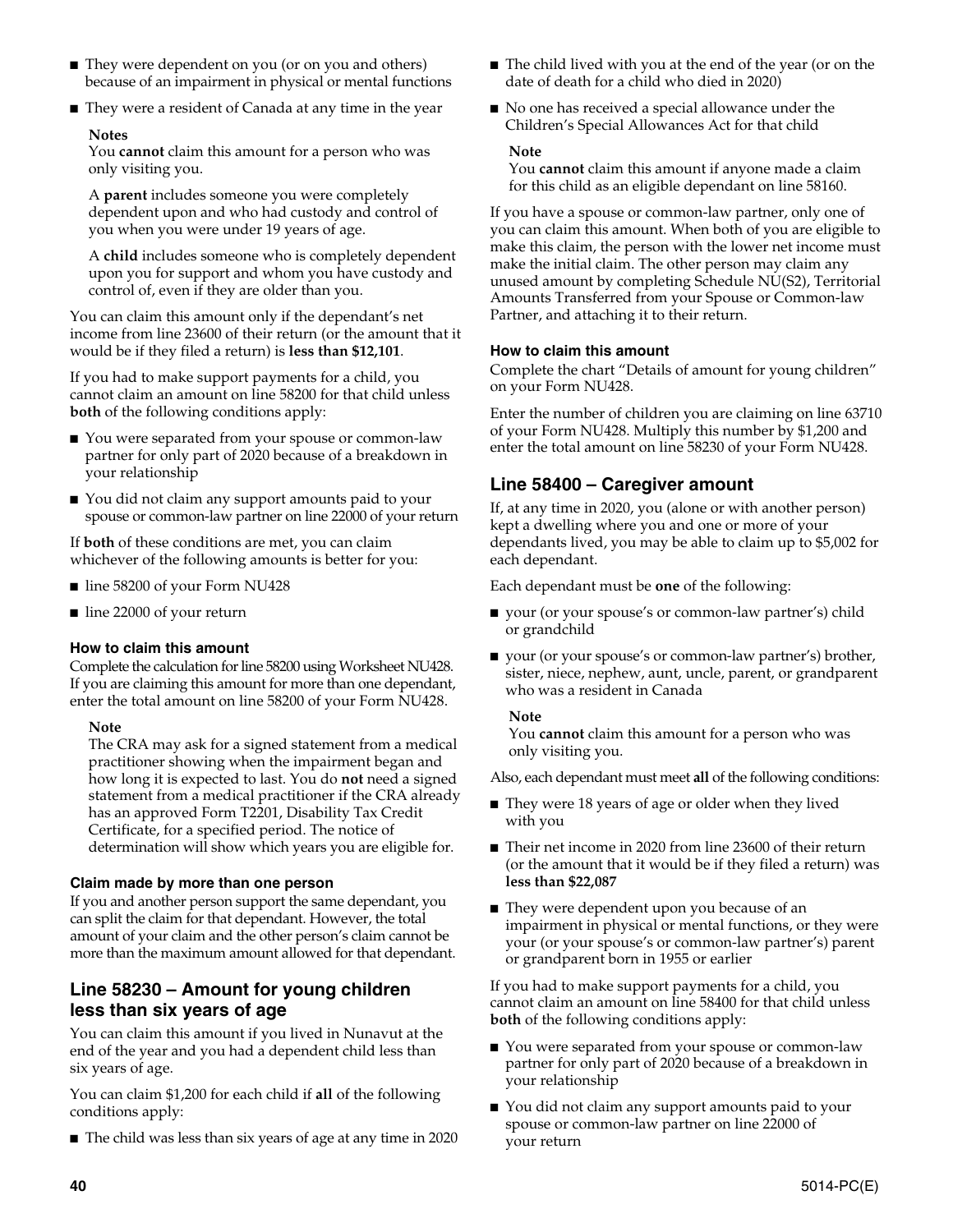If **both** of these conditions are met, you can claim whichever of the following amounts is better for you:

- line 58400 of your Form NU428
- line 22000 of your return

#### **How to claim this amount**

Complete the calculation for line 58400 using Worksheet NU428. If you are claiming this amount for more than one dependant, enter the total amount on line 58400 of your Form NU428.

#### **Claim made by more than one person**

If you and another person support the same dependant, you can split the claim for that dependant. However, the total amount of your claim and the other person's claim cannot be more than the maximum amount allowed for that dependant.

#### **Notes**

If you or someone else is claiming the caregiver amount (line 58400) for a dependant, you cannot claim the amount for infirm dependants age 18 or older (line 58200) for that dependant.

If someone other than you is claiming the amount for an eligible dependant (line 58160), you cannot claim the caregiver amount for that dependant.

### **Line 58440 – Disability amount for self**

You can claim this amount if the rules are met for claiming the amount on line 31600 of your return.

If you were 18 years of age or older at the end of the year, enter \$13,877 on line 58440 of your Form NU428.

If you were under 18 years of age at the end of the year, use Worksheet NU428 to calculate the amount to enter on line 58440.

#### **Line 58480 – Disability amount transferred from a dependant**

You can claim this amount if the rules are met for claiming the amount on line 31800 of your return.

#### **Note**

If you and your dependant were not residents of the same province or territory at the end of the year, special rules may apply. For more information, call the CRA at **1-800-959-8281**.

#### **Line 58560 – Your tuition, education, and textbook amounts**

Complete Schedule NU(S11), Nunavut Tuition, Education, and Textbook Amounts.

#### **Note**

If you claimed the Canada Training Credit (CTC) on line 45350 of your return, the amount you enter on line 59140 of your Schedule NU(S11) is already reduced by the CTC claimed.

#### **Transferring amounts**

If you do not use all of your 2020 tuition, education, and textbook amounts to reduce your territorial income tax to zero, you can transfer all or part of the unused amount to **one** of the following designated individuals:

- your spouse or common-law partner (who would claim it on line 59090 of their Schedule NU(S2))
- your parent or grandparent (who would claim it on line 58600 of their Form NU428)
- your spouse's or common-law partner's parent or grandparent (who would claim it on line 58600 of their Form NU428)

#### **Note**

If your spouse or common-law partner is claiming an amount for you on line 58120 or line 58640 of their Form NU428, you **cannot** transfer your unused current-year amount to your (or your spouse's or common-law partner's) parent or grandparent.

To **designate** who can claim the transferred amount and to **specify** the territorial amount they can claim, complete any of the following designated forms that you received as a student:

- Form T2202, Tuition and Enrolment Certificate
- Form TL11A, Tuition and Enrolment Certificate University Outside Canada
- Form TL11C, Tuition and Enrolment Certificate Commuter to the United States

Complete the "Transfer or carryforward of unused amounts" section of Schedule NU(S11) to transfer an amount.

#### **Carrying forward amounts**

Complete the "Transfer or carryforward of unused amounts" section of Schedule NU(S11) to calculate the amount you can carry forward to a future year.

This amount is the part of your tuition, education, and textbook amounts that you are not claiming for the current year and are not transferring to a designated individual.

#### **Supporting documents**

If you are filing a paper return**,** attach your completed Schedule NU(S11). Keep your supporting documents in case you are asked to provide them later.

#### **Line 58600 – Tuition, education, and textbook amounts transferred from a child**

You may be able to claim the transfer of all or part of the unused 2020 tuition, education and textbook amounts from your child or grandchild or their spouse or common-law partner.

#### **How to claim this amount**

Enter on line 58600 the total of all tuition, education and textbook amounts transferred to you from each student as shown on their forms T2202, TL11A, or TL11C.

#### **Notes**

The student must enter this amount on line 59200 of their Schedule NU(S11). They may choose to transfer an amount that is less than the available territorial amount.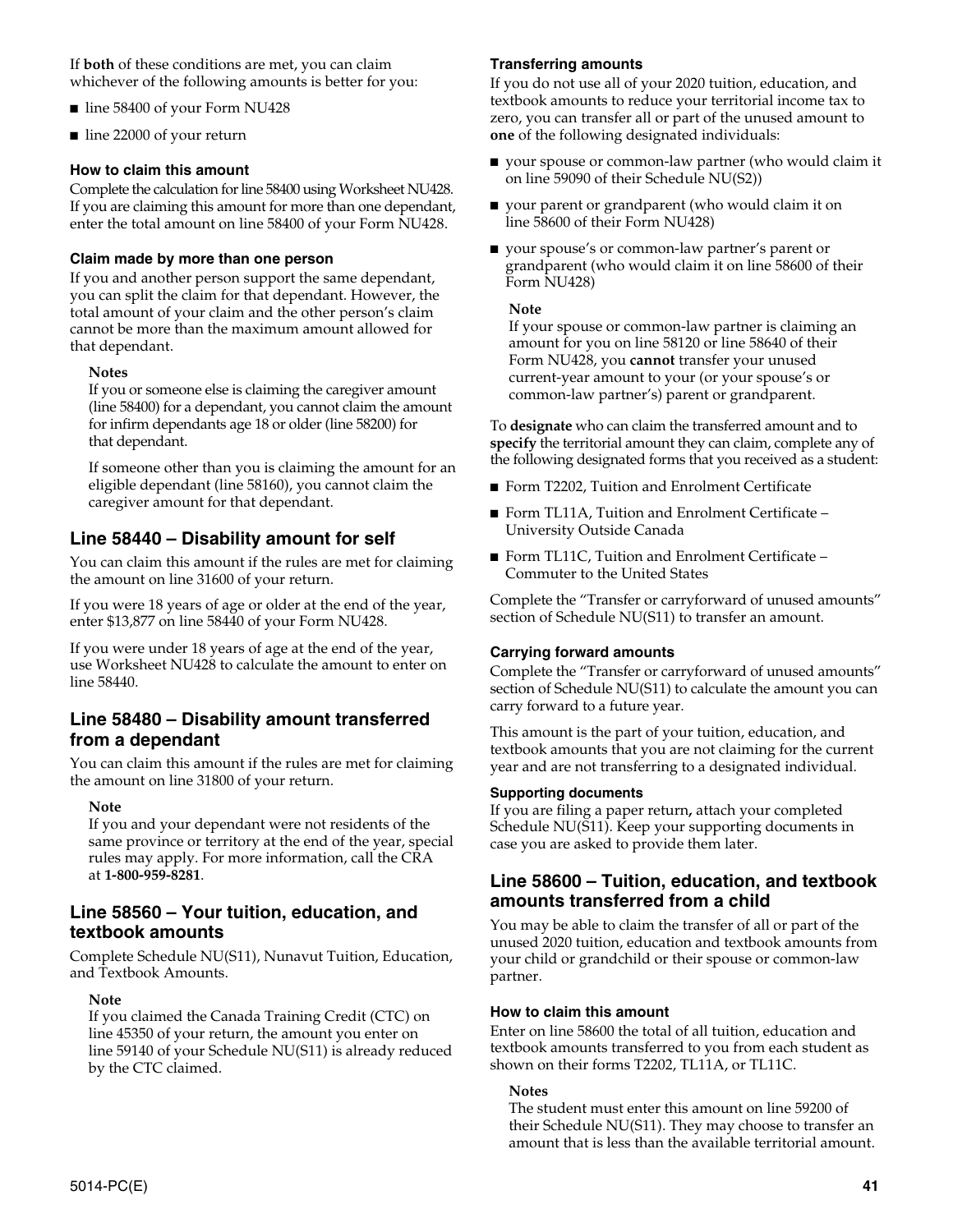The student cannot transfer to you any unused tuition, education, and textbook amounts carried forward from a previous year.

If you and the student were not residents of the same province or territory on December 31, 2020, special rules may apply. For more information, call the CRA at **1-800-959-8281**.

#### **Line 58689 – Medical expenses for self, spouse or common-law partner, and your dependent children born in 2003 or later**

The medical expenses you can claim on line 58689 are the same as those you can claim on line 33099 of your return. They also have to cover the same 12-month period ending in 2020 and must be expenses that were not claimed for 2019.

#### **Line 58729 – Allowable amount of medical expenses for other dependants**

You can claim medical expenses for other dependants in addition to the medical expenses for self, spouse or common-law partner, and your dependent children born in 2003 or later on line 58689.

The medical expenses you can claim on line 58729 are the same as those you can claim on line 33199 of your return. They also have to cover the same 12-month period ending in 2020 and must be expenses that were not claimed for 2019.

## **Part C – Nunavut tax**

### **Line 51 – Nunavut tax on split income**

If you are reporting federal tax on split income on line 40424 of your return, complete Part 3 of Form T1206, Tax on Split Income, to calculate the Nunavut tax to enter on line 42800 of your return.

#### **Line 58 – Nunavut additional tax for minimum tax purposes**

If you need to pay federal minimum tax as calculated on Form T691, Alternative Minimum Tax, complete the calculation on line 58 of your Form NU428 to determine your Nunavut additional tax for minimum tax purposes.

## **Line 60 – Territorial foreign tax credit**

If your federal foreign tax credit on non-business income is less than the related tax you paid to a foreign country, you may be able to claim a territorial foreign tax credit.

#### **How to claim this credit**

Complete Form T2036, Provincial or Territorial Foreign Tax Credit.

#### **Supporting documents**

If you are filing a paper return, attach your Form T2036.

### **Line 62 – Volunteer firefighters' tax credit**

You can claim this credit if you meet **all** of the following conditions:

- You were a resident of Nunavut at the end of the year
- You were a volunteer firefighter for a minimum of six months in 2020
- You completed at least 200 hours of community service (that can include training) in 2020
- You did not receive salary, wages, or compensation, other than reasonable reimbursement or allowance for expenses in respect of firefighting services in 2020
- You were listed as a volunteer firefighter on the report filed by the fire chief of the volunteer fire department

If you qualify for this credit, enter \$611 on line 62 of your Form NU428.

If you are preparing a return for a person who died in 2020, you can claim this credit on their final return if they were a resident of Nunavut on the date of death and met all of the conditions.